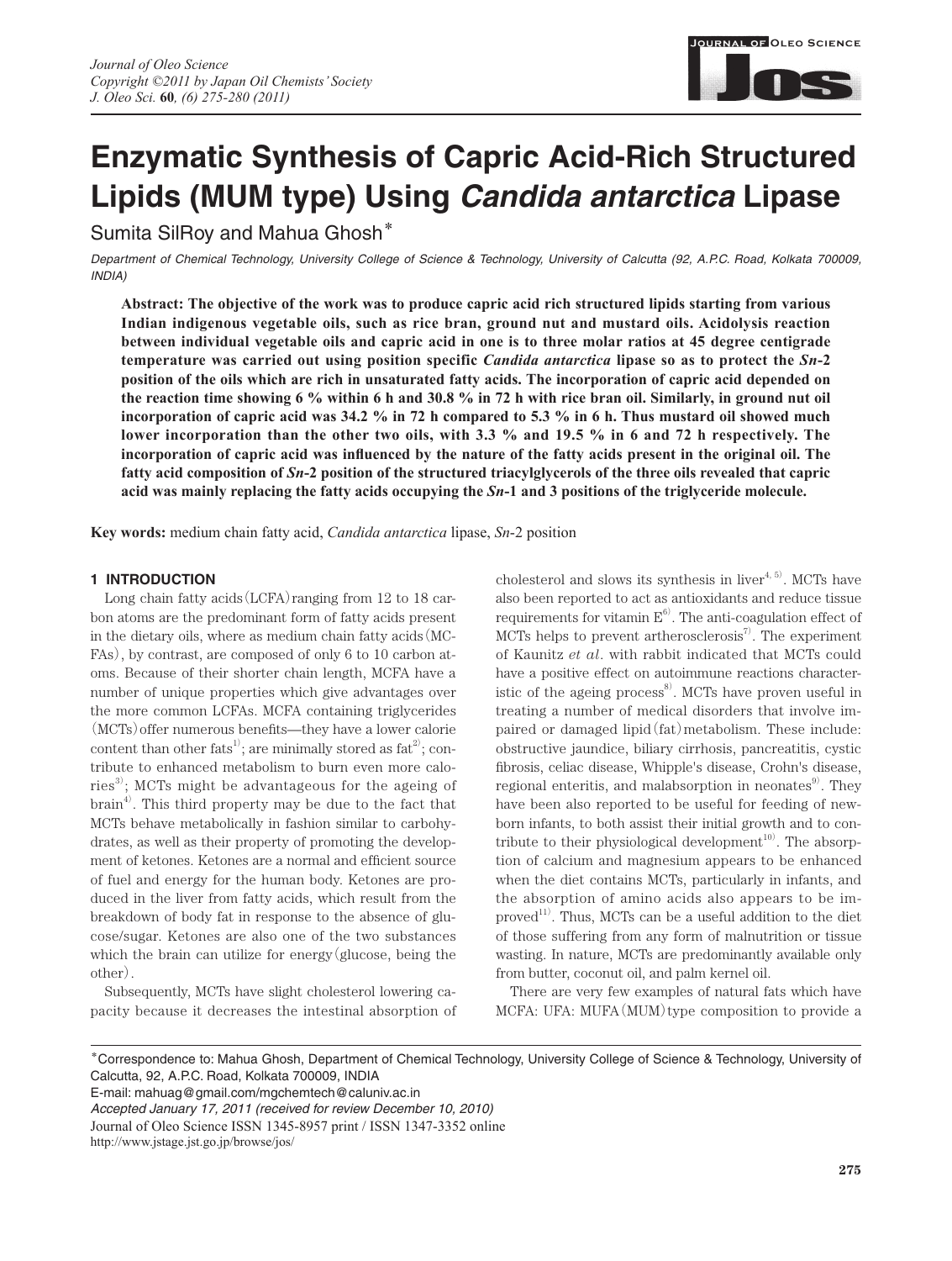balanced nutrition and therefore the objective of this study was to develop a suitable process technology for preparing these types of structured lipids. Some natural & indigenous oils such as rice bran, ground nut and mustard were selected as starting material because they have unsaturated fatty acids in the *Sn*-2 position and a position specific lipase, *Candida antarctica*, was used as biocatalyst to protect this unsaturated fatty acid of *Sn*-2 position of the oils.

## **2 EXPERIMENTAL PROCEDURES**

#### 2.1 Materials

Mustard oil was extracted from brown mustard seed at laboratory by solvent extraction process. The solvent was evaporated and the oil was bleached and physically refined and stored at 5℃ for further modification. Refined, bleached & deodourised rice bran oil was procured from M/s Sethia Oils Ltd., Burdwan, India and refined, bleached & deodourised ground nut oil was procured from local market and fatty acid composition of the oils were analysed by gas chromatography(GC)and stored. A.R. grade capric acid was procured from Merck India Ltd. and purity analysis was done by GC. Immobilised lipase *Candida antarctica*, used as biocatalyst, was a generous gift from Novozyme India Ltd, Bangalore, India. The original moisture content of the enzyme $(2\%, w/w)$  was kept intact to initiate the reaction. Pancreatic lipase(pork pancreatic lipase)was procured from Sigma Chemicals Co., St. Louis, MO. All other chemicals used were of Analytical Grade and procured from SRL, Mumbai, India.

# 2.2 Method

#### 2.2.1 Acidolysis reaction:

Acidolysis reactions were carried out in a stirred tank batch reactor mixing oil and capric acid in 1:3 molar ratio; temperature was maintained at 45℃ and 10%(w/w on the basis of total substrate weight)of lipase enzyme was used as catalyst. The reaction mixture was stirred with a magnetic stirrer at 300 rpm. All the reaction parameters were optimized in our earlier studies(yet to publish). Samples from reaction mixture were withdrawn intermittently and analysed for MCFA incorporation.

2.2.2 Analysis of fatty acid composition:

Fatty acid composition of original oils and MCFA incorporated oils were analyzed by gas chromatography(GC). Fatty acid methyl esters(FAME)were prepared by the method described by Metcalfe and Schmitz $12)$ . The GC (make: Agilent, model: 6890 N)instrument used was equipped with FID detector and capillary DB-Wax column  $(30 \text{ mL}, 0.32 \text{ mm } I.D. 0.25 \text{ µm } FT)$ . N<sub>2</sub>, H<sub>2</sub> and airflow rate was maintained at 1 mL/min, 30 mL/min and 300 mL/min respectively. Inlet & detector temperature was kept at 250℃ and the oven temperature was programmed as 150-190-230℃ with increase rate of 15℃/min and 5 min hold up to 150℃ and 4℃/min with 10 min hold up to 230℃.

2.1.3 Analysis of *Sn*-2 position:

All the oil samples were hydrolyzed by pancreatic lipase following the method of Luddy  $et$   $al$ <sup>13</sup> and the fatty acid composition of the 2- monoglyceride obtained was analysed by GC after preparing corresponding methyl esters according to the method of Metcalfe and Schmitz<sup>12)</sup>.

#### **3 RESULTS AND DISCUSSIONS**

## 3.1 Production of capric acid rich rice bran oil

Acidolysis reaction was carried out between rice bran oil and capric acid at molar ratio of  $1:3$  (oil:acid) at  $45^{\circ}$ C using 10% *Candida antarctica* lipase. It was observed from Table 1 that incorporation of capric acid into rice bran oil increased with time and maximized at 72 h. The fatty acid composition of capric acid rich mustard oil showed that capric acid was successfully incorporated into rice bran oil. Another interesting observation was seen from the data that with time capric acid incorporated into rice bran oil by replacing fatty acids in the order of 16: 0, 18: 1 and 18: 2. The selectivity of lipases towards chain length and fatty acids were also reported by Vaysse *et al*. and Ishan *et al*. in their earlier communications<sup>14, 15</sup>).

Fatty acid→ ↓Reaction time  $C_{10:0}$   $C_{16:0}$   $C_{18:0}$   $C_{18:1}$   $C_{18:2}$ Original rice bran oil  $0.0$  21.7 2.6 46.2 29.5 6 h 6.3 17.8 1.9 46.0 28.0 24 h 26.6 14.0 0.0 41.0 18.4 48 h 26.8 11.6 1.1 35.4 25.0 72 h 31.2 10.8 0.0 34.2 23.8

**Table 1** Fatty acid composition (% w/w) of triglycerides obtained from acidolysis reaction between rice bran oil and capric acid.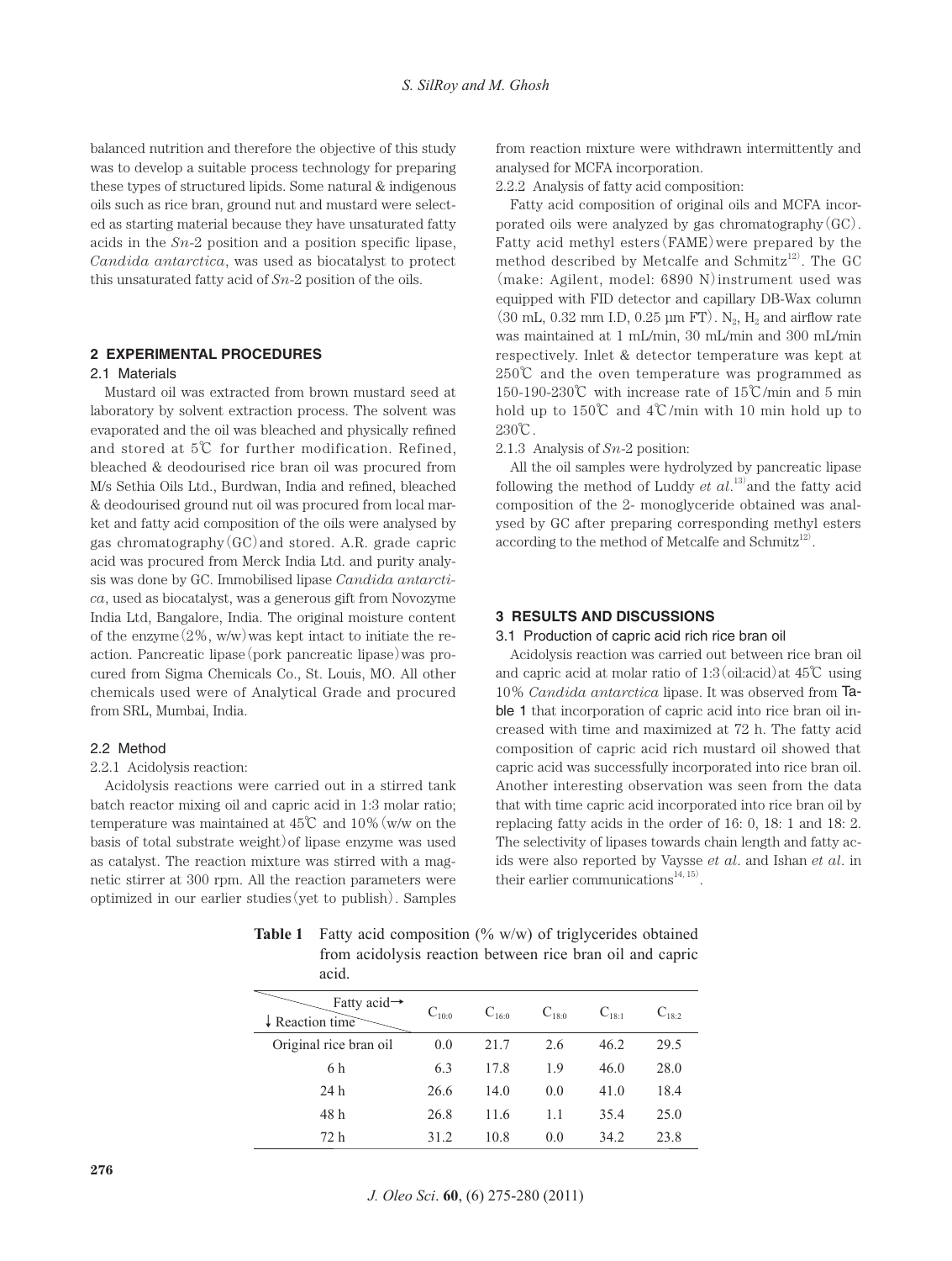## 3.2 Production of capric acid rich groundnut oil

The fatty acid profile of capric acid rich ground nut oil catalyzed by *Candida antarctica* lipase is shown in Table 2. The fatty acid composition of capric acid rich groundnut oil showed that capric acid was successfully incorporated into this oil after the lipase-catalyzed interesterification reaction. The capric acid content of groundnut oil was increased to 34.5% of total fatty acids. Here also the replacement of fatty acids and incorporation of capric acid took place in a similar pattern as in the previous reaction. The Table shows that there was maximum removal of oleic acid with some amount of linoleic acid from ground nut oil within 24 h, whereas in the previous reaction with rice bran oil within 24 h, capric acid mostly replaced linoleic acid. The presence of higher amount of oleic acid in ground nut oil must be the cause in behind.

#### 3.3 Production of capric acid rich mustard oil

The effective production of capric acid rich mustard oil by the exchange of fatty acids at different positions in mustard oil by means acidolysis reaction using *Candida antarctica* lipase is described in Table 3. Following the trend of the previous two reactions in this case too the incorporation of fatty acids increased with time. On acidolysis of mustard oil, capric acid incorporation was brought about firstly by replacing palmitic and oleic acids. As the time of the reaction increased capric acid was increased in mustard oil by removal of erucic acid.

## 3.4 Pancreatic lipase-catalysed *Sn*-2 positional analysis

Pancreatic lipase catalysed *Sn*-2 positional analysis of the three original vegetable oils and capric acid rich vegetable oils. Tables 4, 5 and 6 show the following fatty acid composition at the *Sn*-2 position of the different original and modified oils. The findings of Table 4 states that *Sn* 2-position of capric acid rich rice bran oil was mainly occupied by oleic and linoleic acid as in original rice bran oil with little acyl migration and capric acid was mainly introduced in *Sn*-1,3 positions. This proved that *Candida antarctica* lipase behaved as 1 and 3-specific in all those reactions. The observation was quite consistent with the observations done by Yomi *et al.* and Li *et al.*<sup>16, 17</sup>). **Table 5** shows that the *Sn*-2 position of both groundnut oil and capric acid rich groundnut oil has similar fatty acid composition. From Table 6 it can also be seen that the *Sn*-2 position of capric acid rich mustard oil was mainly occupied by oleic, linoleic and linolenic acid whereas erucic acid and capric acid were mainly present in the *Sn*-1, 3 positions.

# 3.5 Comparison of amount of incorporation of capric acid into different vegetable oils

Incorporation of capric acid was maximum in the case of capric acid rich groundnut oil as seen from Fig. 1. The capric acid incorporation gradually increased with time till 72 h in the case of groundnut oil. In case of capric acid rich mustard oil the incorporation of capric acid increased up to 48 h and then became constant. Incorporation of capric acid was maximum at 24 h in the production of capric acid rich rice bran oil and then the incorporation was almost

| Fatty acid $\rightarrow$<br>$\downarrow$ Reaction time | $C_{10:0}$ | $C_{14:0}$ | $C_{16:0}$ | $C_{18:0}$ | $C_{18:1}$ | $C_{18:2}$ | $C_{20:0}$ | $C_{220}$ | $C_{24:0}$ |
|--------------------------------------------------------|------------|------------|------------|------------|------------|------------|------------|-----------|------------|
| Original ground nut oil                                | 0.0        | 0.4        | 10.7       | 2.4        | 52.7       | 30.7       | 0.9        | 1.5       | 0.7        |
| 6 h                                                    | 5.3        | 0.0        | 8.9        | 2.5        | 51.8       | 27.3       | 1.0        | 2.0       | 1.2        |
| 24 h                                                   | 21.4       | 0.0        | 6.3        | 1.8        | 42.8       | 23.7       | 0.7        | 1.4       | 0.8        |
| 48 h                                                   | 27.9       | 0.0        | 4.7        | 1.1        | 38.9       | 25.0       | 0.6        | 0.9       | 0.7        |
| 72 h                                                   | 34.5       | 0.0        | 6.2        | 1.7        | 35.4       | 20.4       | 0.7        | 0.4       | 0.7        |

**Table 2** Fatty acid composition (%w/w) of triglyceride obtained from acidolysis reaction between ground nut oil and capric acid

**Table 3** Fatty acid composition (%w/w) triglycerides obtained from acidolysis reaction between mustard oil and capric acid

| Fatty acid $\rightarrow$<br>$\downarrow$ Reaction time | $C_{10:0}$ | $C_{16:0}$ | $C_{16:1}$ | $C_{18:0}$ | $C_{18:1}$ | $C_{18:2}$ | $C_{18:3}$ | $C_{20:0}$ | $C_{20:1}$ | $C_{22:1}$ | $C_{24:0}$ |
|--------------------------------------------------------|------------|------------|------------|------------|------------|------------|------------|------------|------------|------------|------------|
| Original ground nut oil                                | 0.0        | 1.9        | 0.3        | 1.0        | 12.2       | 17.2       | 9.3        | 0.8        | 5.1        | 51.1       | 0.7        |
| 6 h                                                    | 3.3        | 1.2        | 0.4        | 0.4        | 8.9        | 13.9       | 11.4       | 0.1        | 5.2        | 54.1       | 0.5        |
| 24h                                                    | 10.6       | 1.0        | 0.1        | 0.3        | 10.1       | 17.2       | 10.5       | 0.4        | 3.5        | 46.0       | 0.3        |
| 48 h                                                   | 18.8       | 1.2        | 0.0        | 0.7        | 10.4       | 14.8       | 11.1       | 0.2        | 3.6        | 37.5       | 0.6        |
| 72 h                                                   | 19.5       | 0.7        | 0.0        | 0.1        | 8.4        | 14.6       | 9.9        | 0.3        | 4.6        | 41.4       | 0.2        |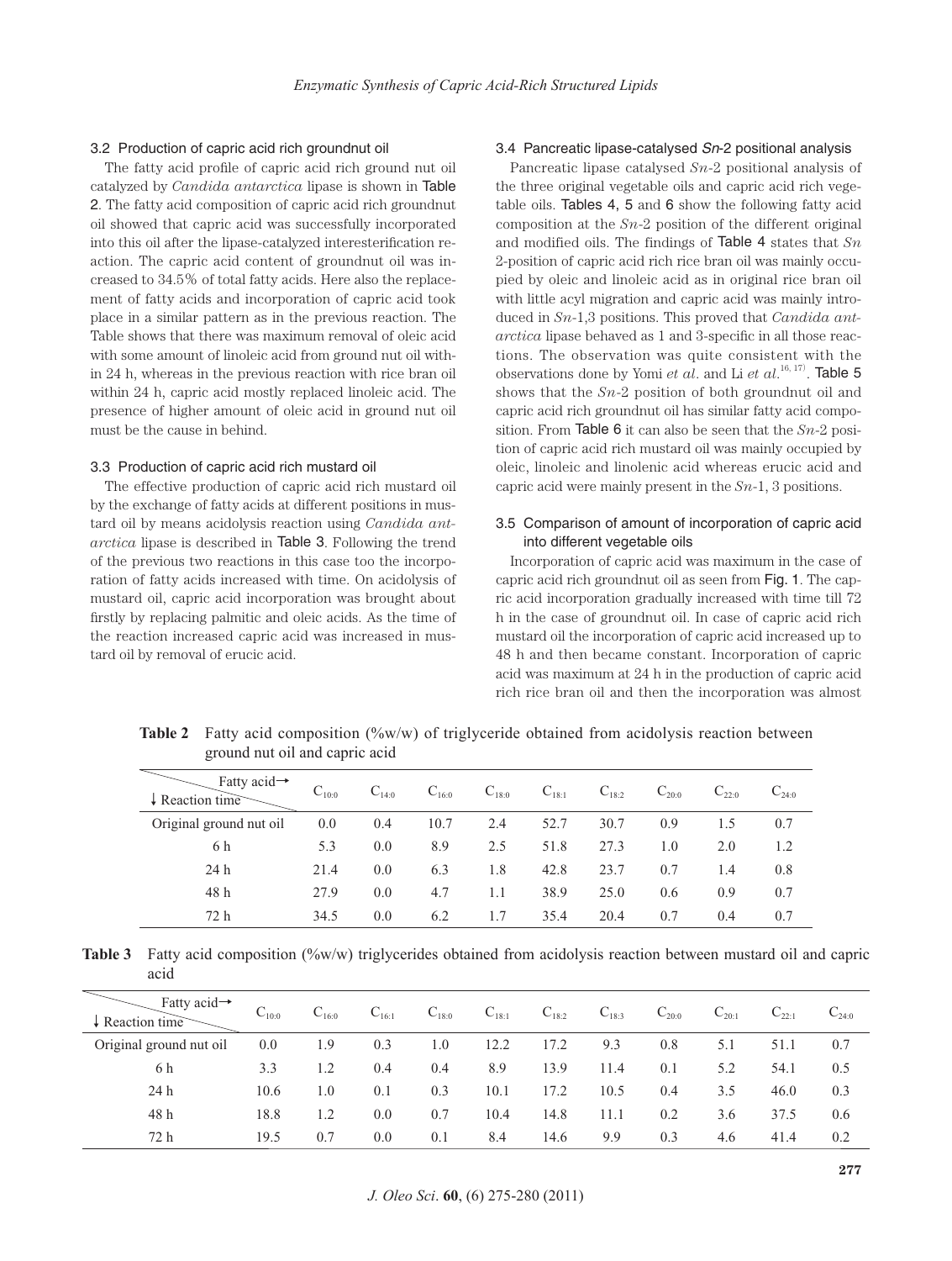| Fatty acid $\rightarrow$ | $C_{10:0}$ | $C_{16:0}$ | $C_{16:1}$ | $C_{18:0}$ |
|--------------------------|------------|------------|------------|------------|
| $\downarrow$ Oil sample  |            |            |            |            |
| $Sn-2$ position          | 0.0        | 3.5        | 48.8       | 47.7       |
| Original rice bran oil   |            |            |            |            |
| $Sn-1&3$ position        | 0.0        | 30.8       | 44.9       | 20.4       |
| $Sn-2$ position          | 1.3        | 0.0        | 47.5       | 51.2       |
| 6 h                      |            |            |            |            |
| $Sn-1&3$ position        | 8.8        | 26.7       | 45.2       | 16.4       |
| $Sn-2$ position          | 5.5        | 3.0        | 45.2       | 46.3       |
| 24 h                     |            |            |            |            |
| $Sn-1&3$ position        | 37.1       | 19.5       | 38.9       | 4.5        |
| $Sn-2$ position          | 0.0        | 9.1        | 51.9       | 39.0       |
| 48 h                     |            |            |            |            |
| $Sn-1&3$ position        | 40.2       | 12.9       | 27.2       | 18.0       |
| $Sn-2$ position          | 2.9        | 5.1        | 47.6       | 44.4       |
| 72 h                     |            |            |            |            |
| $Sn-1&3$ position        | 45.4       | 13.7       | 27.5       | 13.5       |

**Table 4** Fatty acid composition (% w/w) at various places of the triglycerides obtained from acidolysis reaction between rice bran oil and capric acid

**Table 5** Fatty acid composition (%w/w) at various places of the triglycerides obtained from acidolysis reaction between Ground nut oil and capric acid

| Fatty acid<br>Oil sample | $C_{10:0}$ | $C_{16:0}$ | $C_{18:1}$ | $C_{18:2}$ | $C_{18:3}$ |
|--------------------------|------------|------------|------------|------------|------------|
| $Sn-2$ position          | 0.0        | 0.8        | 52.9       | 45.4       | 0.8        |
| Original rice bran oil   |            |            |            |            |            |
| $Sn-1&3$ position        | 0.0        | 17.5       | 58.8       | 22.5       | 0.2        |
| $Sn-2$ position          | 1.1        | 2.1        | 52.9       | 43.8       | 0.0        |
| 6 h                      |            |            |            |            |            |
| $Sn-1&3$ position        | 7.4        | 12.5       | 52.0       | 19.5       | 0.0        |
| $Sn-2$ position          | 0.0        | 0.0        | 57.5       | 42.5       | 0.0        |
| 24 h                     |            |            |            |            |            |
| $Sn-1&3$ position        | 32.6       | 9.6        | 36.5       | 14.8       | 0.0        |
| $Sn-2$ position          | 2.7        | 0.0        | 53.9       | 42.9       | 0.0        |
| 48h                      |            |            |            |            |            |
| $Sn-1&3$ position        | 39.9       | 6.9        | 30.7       | 15.6       | 0.0        |
| $Sn-2$ position          | 0.0        | 6.3        | 55.2       | 38.5       | 0.0        |
| 72 h                     |            |            |            |            |            |
| $Sn-1&3$ position        | 51.3       | 6.0        | 24.9       | 11.1       | 0.0        |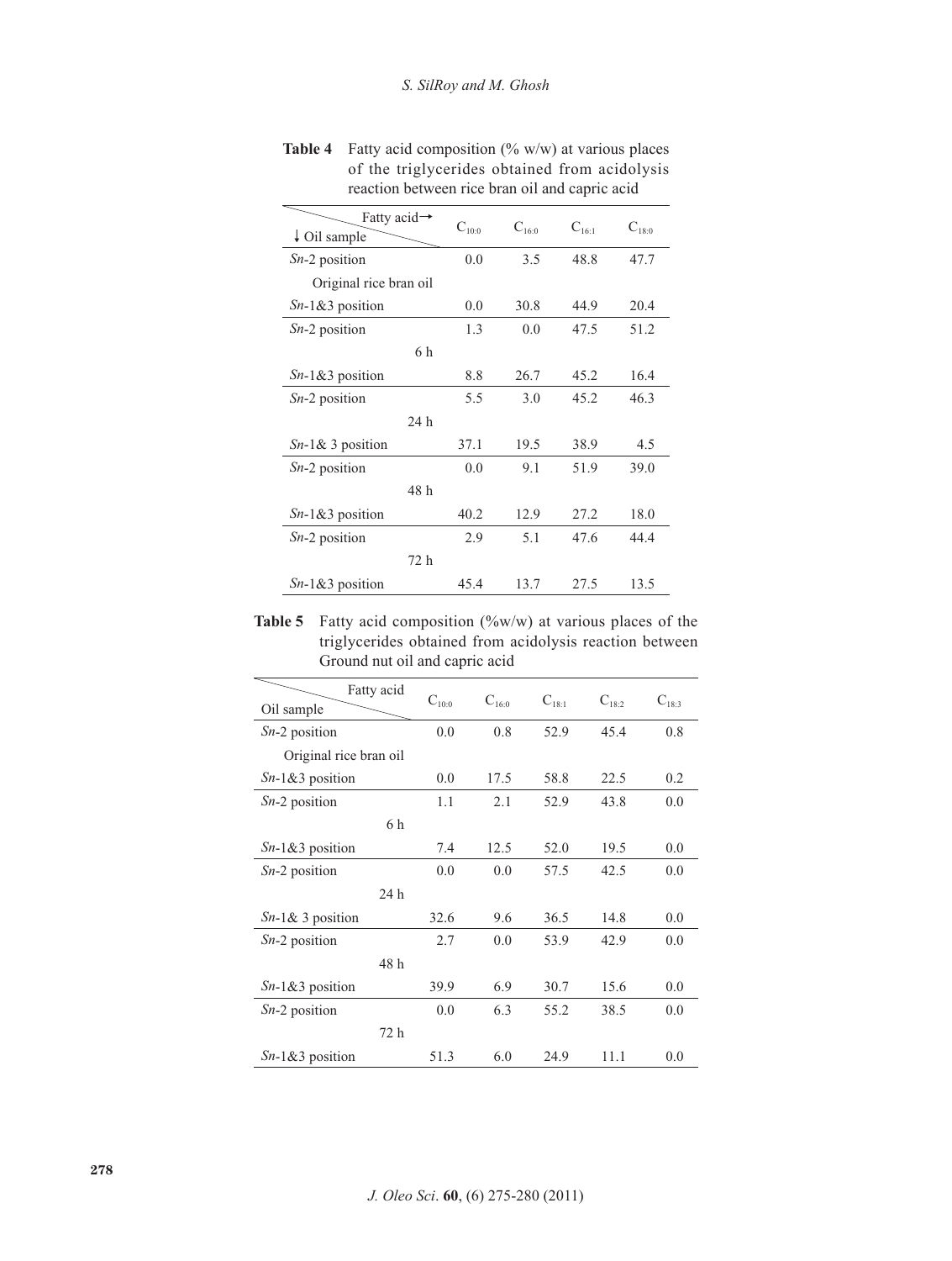| Fatty acid<br>Substrate | $C_{10:0}$ | $C_{18:1}$ | $C_{18:2}$ | $C_{18:3}$ | $C_{22:1}$ |
|-------------------------|------------|------------|------------|------------|------------|
|                         |            |            |            |            |            |
| $Sn-2$ position         | 0.0        | 21.2       | 45.8       | 32.8       | 0.0        |
| Original rice bran oil  |            |            |            |            |            |
| $Sn-1&3$ position       | 0.0        | 7.7        | 2.9        | 0.0        | 76.6       |
| $Sn-2$ position         | 0.4        | 21.3       | 44.0       | 28.7       | 5.6        |
| 6 h                     |            |            |            |            |            |
| $Sn-1&3$ position       | 4.8        | 2.7        | 0.0        | 2.8        | 78.4       |
| $Sn-2$ position         | 4.4        | 27.1       | 53.7       | 14.8       | 0.0        |
| 24 h                    |            |            |            |            |            |
| $Sn-1&3$ position       | 13.7       | 1.6        | 0.0        | 8.4        | 69.0       |
| $Sn-2$ position         | 0.3        | 20.9       | 41.9       | 33.6       | 1.0        |
| 48 h                    |            |            |            |            |            |
| $Sn-1&3$ position       | 28.1       | 5.2        | 1.3        | 0.0        | 55.8       |
| $Sn-2$ position         | 3.0        | 26.4       | 41.8       | 27.2       | 1.5        |
| 72 h                    |            |            |            |            |            |
| $Sn-1&3$ position       | 27.8       | 0.0        | 1.0        | 1.3        | 61.4       |

**Table 6** Fatty acid composition (%w/w) at various places of the triglycerides obtained from acidolysis reaction between mustard oil and capric acid.



Fig. 1 Comparison of incorporation of capric acid in different vegetable oils.

constant up to 72 h.

# **4 CONCLUSIONS**

From all the findings of the experiments it can be concluded that by using *Candida antarctica* lipase, capric acid can be incorporated into the triacylglycerol back bone of different vegetable oils at *Sn*-1 & 3 positions to produce structured lipid containing medium chain fatty acid though having unsaturated fatty acid at *Sn*-2 position.

## **ACKNOWLEDGEMENT**

The work was funded by DST, Govt. of India under Women Scientists' Scheme.

#### **References**

- 1) Kaunitz, H. Dietary use of MCT. in *Bilanzierte Ernaehrung in der Therapie*(Lang, K.; Fekl, W.; Berg, G. ed.)George Thieme Verlag. Stuttgart(1971).
- 2) Babayan, V. K. Medium chain fatty acid esters and their medical and nutritional applications. *J. Am. Oil Chem. Soc.* 58, 49A-51A(1981).
- 3) Baba, N.; Bracco, E. F.; Seylar, J.; Hashim, S. A. Enhanced thermogenesis and diminished deposition of fat in response to overfeeding with diets containing medium chain triglycerides. *J. Am. Soc. Clin. Nutr.*  34*,* 624-633(1981).
- 4) Bach, A. C.; Babayan, V.K. Medium-chain triglycerides: an update. Am. *J. Clin. Nutr.* 36, 950-962(1982).
- 5) Von Boonsdorff-Nikander A.; Christiansen, L.; Huikko, L., Lampi, A. M.; Piironen, V.; Yliruusi, J.; Kaukonen, A.